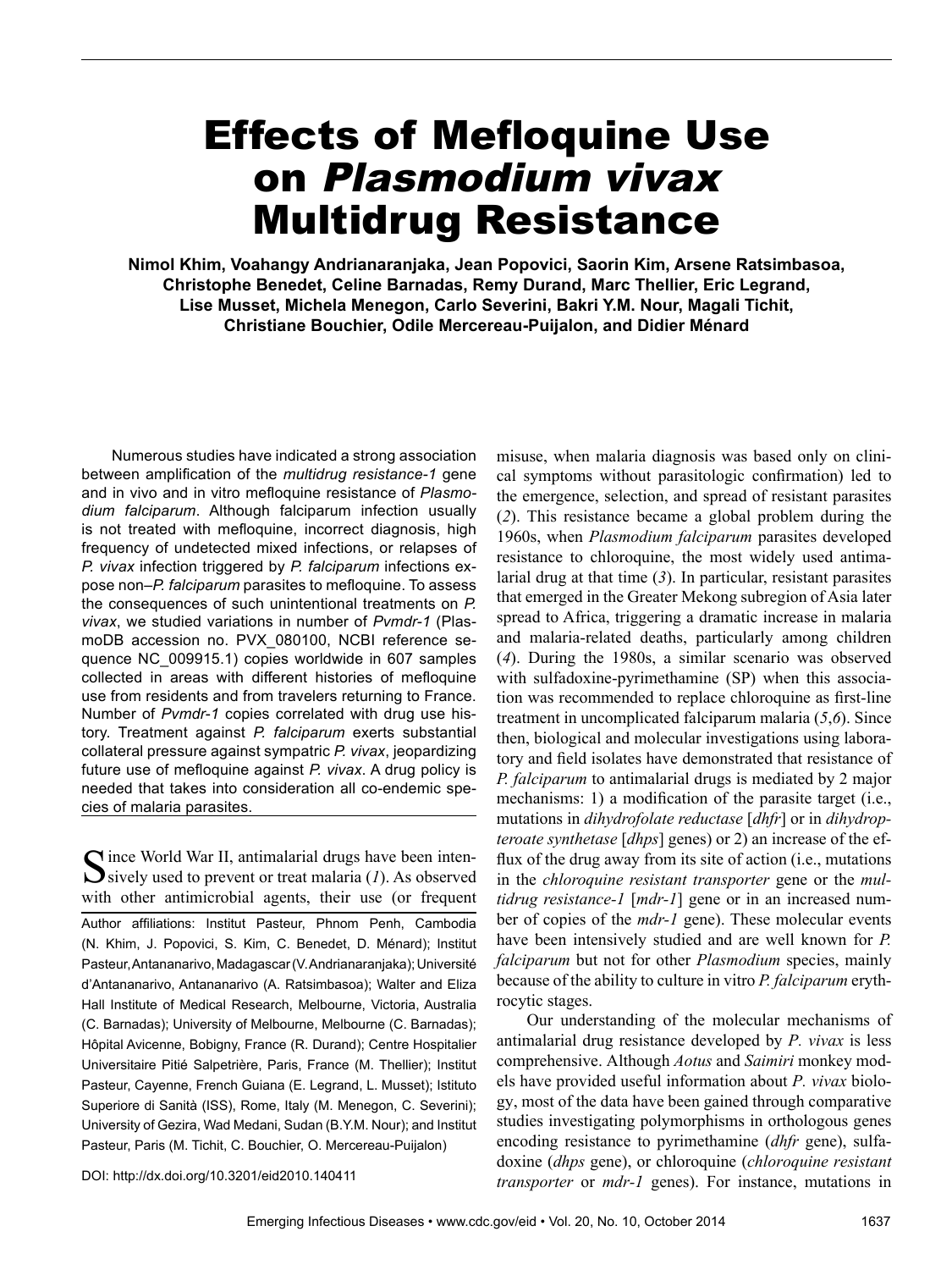codons 57, 58, 61, 117, and 173 of *P. vivax* DHFR (corresponding to codons 51, 59, 108, and 164 of *P. falciparum* DHFR) are involved in resistance to pyrimethamine, although *P. vivax* infections are not usually treated directly with SP (7). This resistance was confirmed by heterologous expression studies, invalidating the common idea that *P. vivax* was "intrinsically resistant" to pyrimethamine (*8*), which suggests that the high frequency of mixed *P. falciparum*/*P. vivax* infections that are not detected by microscopy (*9*–*11*) or relapses of *P. vivax* infection after *P. falciparum* infections probably exposes *P. vivax* parasites to antimalarial drugs used to treat falciparum malaria infections, especially those with a long half-life, and selects *P. vivax* genetic traits conferring antimalarial drug resistance.

The impact of antimalarial drugs, especially those with long half-lives (such as mefloquine), on the sympatric *Plasmodium* species is not clearly understood. In areas where *P. falciparum* and *P. vivax* are co-endemic, such as South America and Southeast Asia, mefloquine has been widely used (alone in monotherapy or in combination with artemisinin derivatives) to treat uncomplicated falciparum malaria (*12*). In both areas, emergence of *P. falciparum* parasites resistant to mefloquine has been demonstrated from therapeutic efficacy studies (treatment failure) or in vitro testing (increased  $IC_{50}$  [half maximal inhibitory concentration]) and has been associated with the amplification of *P. falciparum mdr-1* (*Pfmdr-1*) gene (*13*–*16*). Recently, several studies performed on *P. vivax* samples collected in Southeast Asia (Thailand, Laos, Cambodia, and Myanmar) (*17*–*19*), South America (Brazil, Honduras) (*20*,*21*), and Africa (Mauritania) (*22*) have shown that *mdr-1* amplification does occur in *P. vivax*.

In this context, and to confirm the impact of the mefloquine drug pressure on *P. vivax* parasite populations, we used a real-time PCR to assess the number of *P. vivax mdr-1* (*Pvmdr-1*) gene copies to evaluate the worldwide distribution of *Pvmdr-1* amplification in samples collected from travelers with vivax malaria returning to France and from residents in areas with different histories of mefloquine use (French Guiana, Cambodia, Madagascar, and Sudan).

# **Materials and Methods**

## **Sample Collection**

*P. vivax* and *P. falciparum* samples from Madagascar were collected during 2006–2007 as part of the antimalarial drug resistance network, from symptomatic patients before treatment in 19 health centers located in areas of Madagascar with different epidemiologic patterns of malaria transmission: northern (Antsiranana, Antsohihy, Andapa), western (Mahajunga, Miandrivazo, Maevatanana, Morondava, Tsiroanomandidy, Ampasimpotsy), central (Saharevo, Moramanga), southern (Ihosy, Ejeda,

Tolagnaro, Iakora, Ranostara, Toliara), and eastern (Farafangana, Toamasina). In Cambodia, *P. vivax* and *P. falciparum* isolates were obtained from symptomatic persons during 2010 in Pailin and Kratie Provinces. Other *P. vivax* samples were collected 1) from malaria-infected travelers returning to France after visiting Africa (Côte d'Ivoire, Ethiopia, Madagascar, and Mauritania), South America (Bolivia, Brazil, Colombia, French Guiana, Venezuela), and Asia (Bangladesh, Cambodia, India, Indonesia, Laos, Malaysia, Nepal, Pakistan, Sri Lanka) during 1997–2009 and were provided by the National Reference Center for Malaria (Paris, France); and 2) from symptomatic *P. vivax*–infected persons in French Guiana (2000–2003) or Sudan (2007).

# **DNA Extraction and PCR Detection of** *P. falciparum* **and** *P. vivax*

We extracted parasite DNA from blood spots with Instagene Matrix (BioRad, Marnes-la-Coquette, France) or from whole blood samples using the phenol-chloroform method (*23*) or the QIAamp DNA Blood Mini Kit (QIA-GEN, Courtaboeuf, France), according to the manufacturer's instructions. Molecular detection and identification of *Plasmodium* parasites were performed by using real-time PCR as described by Chou et al. (*24*).

## **Determination of the Number of** *Pfmdr-1* **Copies in Isolates from Cambodia and Malagasy**

We measured number of *Pfmdr-1* copies using CFX96 real-time PCR (BioRad) relative to the single copy of the *β-tubulin* (used as a reference gene). Briefly, PCRs were conducted in 25-mL volumes in a 96-well plate containing 1X HOT FIREPol EvaGreen qPCR Mix Plus (Solis BioDyne, Tartu, Estonia), 0.3 mM of each forward and reverse primer (*Pfmdr-1*, 5′-TGCATCTATAAAACGAT-CAGACAAA-3′ and 5′-TCGTGTGTTCCATGTGACT-GT-3′; *β-tubulin*, 5′-TGATGTGCGCAAGTGATCC-3′ and 5′-TCCTTTGTGGACATTCTTCCTC-3′), and 4 mL of template DNA. Amplifications were performed under the following conditions: 94°C for 15 min, followed by 40 cycles of 94°C for 15 s, 58°C for 20 s, and 72°C for 20 s. The number of *Pfmdr-1* copies of each sample was measured in triplicate relative to a standard curve by using 4 standards of mixed plasmids cloned into TOPO cloning vector (Invitrogen, Saint Aubin, France): standard 1 (1:1 ratio of *Pfmdr-1* and β-tubulin), standard 2 (2:1 ratio of *Pfmdr-1* and *β-tubulin*), standard 3 (3:1 ratio of *Pfmdr-1* and *β-tubulin*) and standard 4 (4:1 ratio of *Pfmdr-1* and *β-tubulin*) and 2 parasite clonal lines used as controls, the 3D7 Africa line (1 copy of *Pfmdr-1*) and line Dd2 (3 copies of *Pfmdr-1*), by the ∆CT method (where CT is the cycle threshold). We defined >1.6 copies as a duplication of the gene.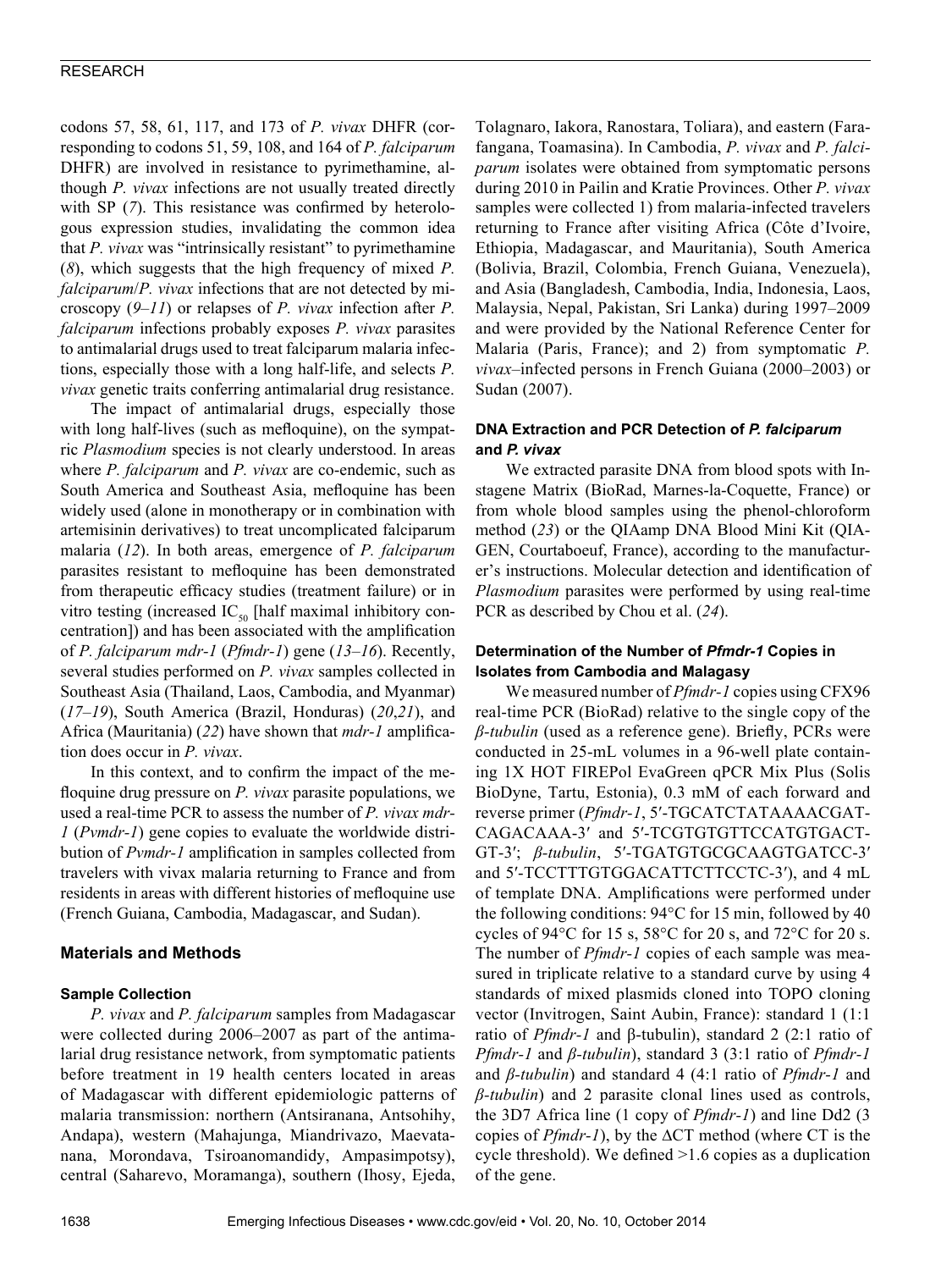#### **Evaluation of the Number of** *Pvmdr-1* **Copies**

We measured number of *Pvmdr-1* (*Pfmdr-1*) copies following the same procedure, relative to the single copy of the *β-tubulin*. Briefly, PCRs were conducted in 25-mL volumes in a 96-well plate containing 1X HOT FIREPol EvaGreen qPCR Mix Plus (Solis BioDyne), 0.3 mM of each forward and reverse primer (*Pvmdr-1*, 5′-GCAACTCCATAAAGAACAACATCA-3′ and 5′-TTT-GAGAAGAAAAACCATCTTCG-3′; *β-tubulin*, 5′-CAT-GTTCGTTAAGATTTCCTGGT-3′ and 5′-GTTAGTG-GTGCAAAACCAATCA-3′), and 4 mL of template DNA. Amplifications were performed under the following conditions: 94°C for 15 min, followed by 45 cycles of 94°C for 15 s, 59°C for 30 s, and 72°C for 30 s. The number of *Pvmdr-1* copies of each sample was measured in triplicate relative to a standard curve by using 6 standards of mixed plasmids cloned into TOPO cloning as described for *Pfmdr*-1 (from the standard-1, 1:1 ratio of *Pvmdr-1* and *β-tubulin* to the standard-6, 6:1 ratio of *Pvmdr-1* and *β-tubulin*) by the ∆CT method (online Technical Appendix Figure 1, http://wwwnc. cdc.gov/EID/article/20/10/14-0411-Techapp1.pdf). We defined  $>1.6$  copies as a duplication of the gene.

#### **Statistical Analysis**

Microsoft Excel 2010 (Microsoft, Redmond, WA, USA) and MedCalc software (v9.1.0.1, Mariakerke, Belgium) were used for data analysis. Categorical variables were compared by  $\chi^2$  test, and continuous variables were compared by using the 1-way analysis of variance or Mann-Whitney U test. We considered p values <0.05 as significant.

#### **Ethical Approval**

We obtained ethics clearance for the samples used in this study from National Ethics Committee in Cambodia

(Ministry of Health), in Madagascar (Ministry of Health), in Sudan (Ministry of Health), and in France (National Reference Center for Malaria). All patients or their parents/ guardians provided informed written consent.

#### **Results**

#### **Global Distribution of the Number of** *Pvmdr-1* **Copies**

We collected and analyzed 607 *P. vivax* isolates from areas to which the parasite was endemic from a total of 492 residents (117 in South America;, 117 in Asia; and 258 in Africa) and 115 travelers from France to South America (41 travelers), Asia (60), or Africa (14). The number of *Pvmdr-1* copies ranged from 1 to 5 copies (mean 1.28, 95% CI 1.22– 1.34; median 1.05 [interquartile range (IQR) 0.84–1.53]) and was distributed as follows:  $75\%$  isolates had 1 copy,  $18\%$ had 2 copies,  $6\%$  had 3 copies, 1.6% had 4 copies, and 0.4% had 5 copies. The frequency of *Pvmdr-1*–amplified isolates was significantly higher in samples from South America (83 [53%] of 158) than in samples from Asia (60 [34%] of 177, p  $= 10^{-3}$ ) or Africa (11 [4.0%] of 272, p<10<sup>-5</sup>). The mean number of *Pvmdr-1* copies was also higher in isolates from South America (1.8) than in isolates from Asia (1.3,  $p = 0.0007$ ) or Africa  $(0.9, p<10^{-5})$ . Number of copies differed significantly between *P. vivax* isolates from residents and those from travelers. In South America, the proportion of isolates with >1 copy of *Pvmdr-1* was significantly lower in travelers (34% vs. 59%, odds ratio [OR] 0.4 [95% CI 0.2–0.8], p = 0.007); in Africa, this proportion was significantly higher in travelers (57% vs. 1%, OR 113, 95% CI 24–536, p<0.0001) (Tables 1, 2; Figure 1).

#### **Amplification of** *Pvmdr-1* **in Isolates from Residents**

Number of copies in isolates from residents differed significantly among continents (Table 3). The mean



Figure 1. Geographic distribution of *Plasmodium vivax* isolates with 1 multidrug resistance-1 (*mdr-1)* copy (green) and isolates with >1 *mdr-1* copies (red) in 607 samples collected in South America, Asia, and Africa during 1997–2010.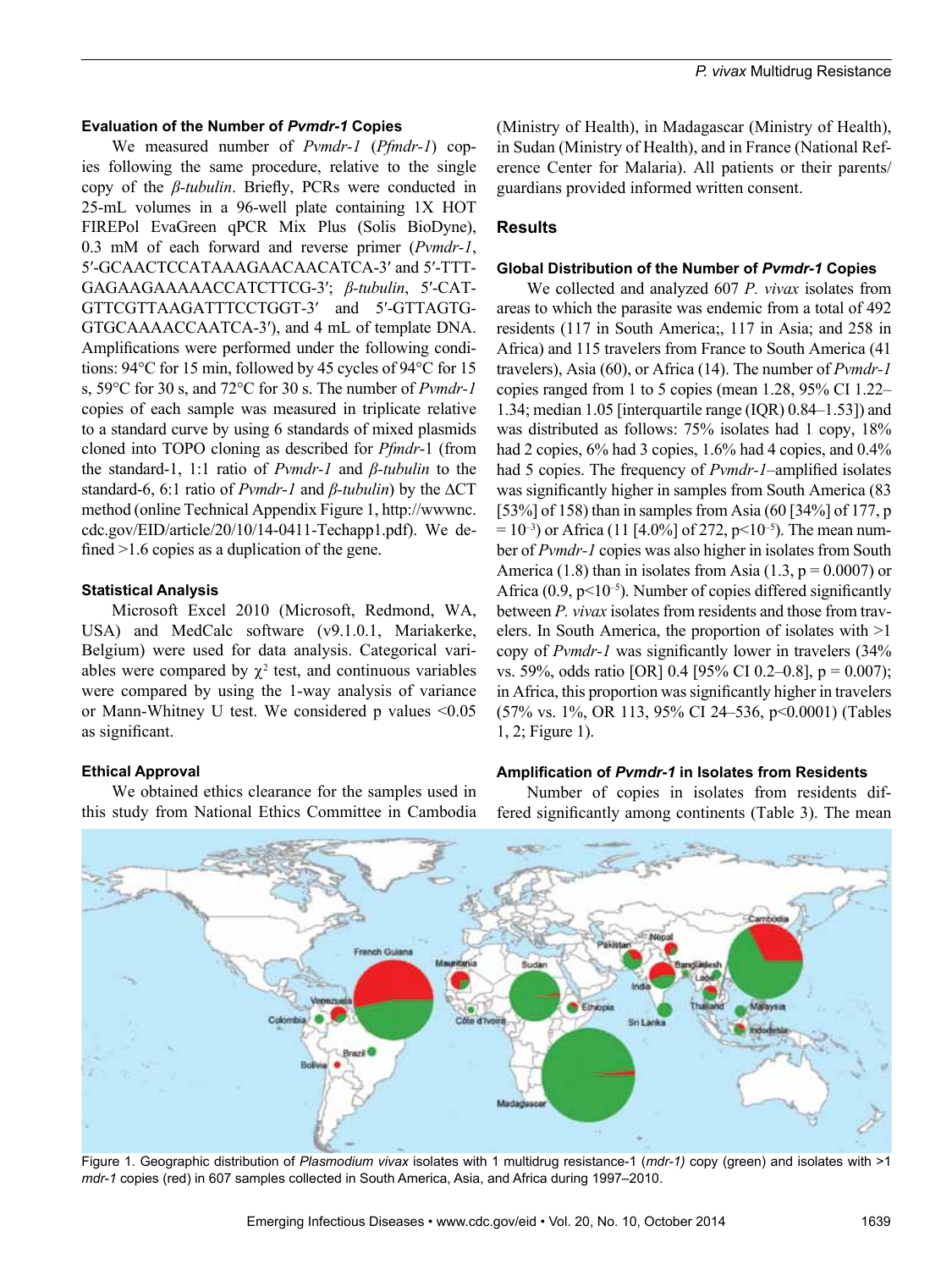| Variable                      | <b>Residents</b>    | <b>Travelers</b>    | Total               | p value           |
|-------------------------------|---------------------|---------------------|---------------------|-------------------|
| No. isolates                  | 492                 | 115                 | 607                 |                   |
| Origin of isolate, no. (%)    |                     |                     |                     |                   |
| South America                 | 117(24)             | 41 (36)             | 158 (26)            |                   |
| Asia                          | 117(24)             | 60(52)              | 177 (29)            |                   |
| Africa                        | 258 (52)            | 14 (12)             | 272 (45)            |                   |
| Isolates with >1 Pvmdr-1 copy |                     |                     |                     |                   |
| No. (%; 95% CI)               | 109 (22; 18-26)     | 45 (39; 30-49)      | 154 (25; 22-29)     | $10^{-3*}$        |
| Range                         | $1 - 5$             | $1 - 3$             | $1 - 5$             |                   |
| Copies of Pymdr-1, no. (%)    |                     |                     |                     |                   |
|                               | 383 (77.9)          | 70 (61)             | 453 (75)            | $10^{-8}$ t       |
|                               | 63 (12.8)           | 44 (38)             | 108 (18)            |                   |
|                               | 34(6.9)             | 1(1)                | 35(6)               |                   |
|                               | 10(2.0)             |                     | 10(1.6)             |                   |
| 5                             | 2(0.4)              |                     | 2(0.4)              |                   |
| Mean (95% CI)                 | $1.27(1.21 - 1.34)$ | $1.32(1.22 - 1.41)$ | $1.28(1.22 - 1.34)$ | 0.57 <sup>‡</sup> |
| $\sqrt[4]{2}$ test.           |                     |                     |                     |                   |
| +1-way analysis of variance.  |                     |                     |                     |                   |
| #Mann-Whitney U test.         |                     |                     |                     |                   |

Table 1. Variation in number of copies of Plasmodium vivax mdr-1 gene in 607 isolates from residents of and travelers from France to malaria-endemic areas, South America, Asia, and Africa, 1997–2009

number of *Pvmdr-1* copies was highest in isolates from South America (2.04, p<10–5 vs. Asia and Africa), followed by Asia (1.32,  $p<10^{-4}$  vs. Africa) and Africa (0.90 for Madagascar and 1.0 for Sudan). In South America, the proportion of isolates with >1 *Pvmdr-1* copies was also more frequent (59%) than in Asia (33%, OR 0.33, 95% CI 0.2–0.6,  $p = 10^{-4}$ ) and Africa (1%, OR 0.008, 95% CI 0.002-0.02, p<10–5 vs. South America; OR = 0.02, 95% CI 0.007–0.08,  $p<10^{-4}$  vs. Asia).

#### **Amplification of** *Pvmdr-1* **in Isolates from Travelers**

The mean number of *Pvmdr-1* copies was similar for travelers returning to France from South America or Asia and did not change by year of collection: 1997–2000 (1.42 and 1.24, respectively), 2001–2005 (1.17 and 1.38), and 2006–2009 (1.20 and 1.49). In contrast, for travelers returning to France from Africa, the mean number of *Pvmdr-1* copies increased in samples collected more recently: 0.60 during 1997–2000, 1.02 during 2001–2005,

| Table 2. Variation in number of copies of Plasmodium vivax mdr-1 gene among isolates from residents of malaria-endemic continents |                  |                  |                  |              |
|-----------------------------------------------------------------------------------------------------------------------------------|------------------|------------------|------------------|--------------|
| and from travelers from France to those areas, 1997-2010                                                                          |                  |                  |                  |              |
| Continent                                                                                                                         | <b>Residents</b> | Travelers        | Total            | p value      |
| South America                                                                                                                     |                  |                  |                  |              |
| Isolates with >1 Pvmdr-1 copy                                                                                                     | 117              | 41               | 158              |              |
| No. (%; 95% CI)                                                                                                                   | 69 (59; 50-68)   | 14 (34; 20-51)   | 83 (53; 44-60)   | $0.01*$      |
| Range                                                                                                                             | $1 - 5$          | $1 - 2$          | $1 - 5$          |              |
| Copies, no. (%)                                                                                                                   |                  |                  |                  |              |
|                                                                                                                                   | 48 (41)          | 27(66)           | 75 (47)          | $10^{-4*}$   |
| 2                                                                                                                                 | 26 (22)          | 14 (34)          | 40 (25)          |              |
| 3                                                                                                                                 | 32(27)           | O                | 32(20)           |              |
| 4                                                                                                                                 | 9(8)             | 0                | 9(6)             |              |
| 5                                                                                                                                 | 2(2)             | $\Omega$         | 2(1)             |              |
| Mean (95% CI)                                                                                                                     | $2.0(1.8-2.2)$   | $1.2(1.0-1.3)$   | $1.8(1.7-2.0)$   | $510^{-5}$ + |
| Asia                                                                                                                              |                  |                  |                  |              |
| Isolates with >1 Pvmdr-1 copy                                                                                                     | 117              | 60               | 177              |              |
| No. (%; 95% CI)                                                                                                                   | 37 (32; 23-45)   | 23 (38; 24-57)   | 60 (34; 26-44)   | $0.5*$       |
| Range                                                                                                                             | $1 - 4$          | $1 - 3$          | $1 - 4$          |              |
| Copies, no. (%)                                                                                                                   |                  |                  |                  |              |
|                                                                                                                                   | 80 (68)          | 37(62)           | 117 (66)         | $0.68*$      |
| 2                                                                                                                                 | 34 (29)          | 22(37)           | 56 (32)          |              |
| 3                                                                                                                                 | 2(2)             | 1(2)             | 3(2)             |              |
| Δ.                                                                                                                                | 1(1)             | 0                | 1(1)             |              |
| Mean (95% CI)                                                                                                                     | $1.3(1.2 - 1.4)$ | $1.4(1.3-1.5)$   | $1.3(1.2 - 1.4)$ | $0.41 +$     |
| Africa                                                                                                                            |                  |                  |                  |              |
| Isolates with >1 Pvmdr-1 copy                                                                                                     | 258              | 14               | 272              |              |
| No. (%; 95% CI)                                                                                                                   | $3(1; 0.2-3)$    | 8 (57; 24-100)   | $11(4; 2-7)$     | $10^{-8*}$   |
| Range                                                                                                                             | $1 - 2$          | $1 - 2$          | $1 - 2$          |              |
| Copies, no. (%)                                                                                                                   |                  |                  |                  |              |
|                                                                                                                                   | 255 (99)         | 6(43)            | 261 (96)         | $10^{-8*}$   |
| 2                                                                                                                                 | 3(1)             | 8(57)            | 11 $(4)$         |              |
| Mean (95% CI)                                                                                                                     | $0.9(0.9-1.0)$   | $1.3(1.1 - 1.6)$ | $0.9(0.9-1.0)$   | $10^{-8}$    |

 $*{\scriptstyle \gamma}^2$  test.

†1-way analysis of variance.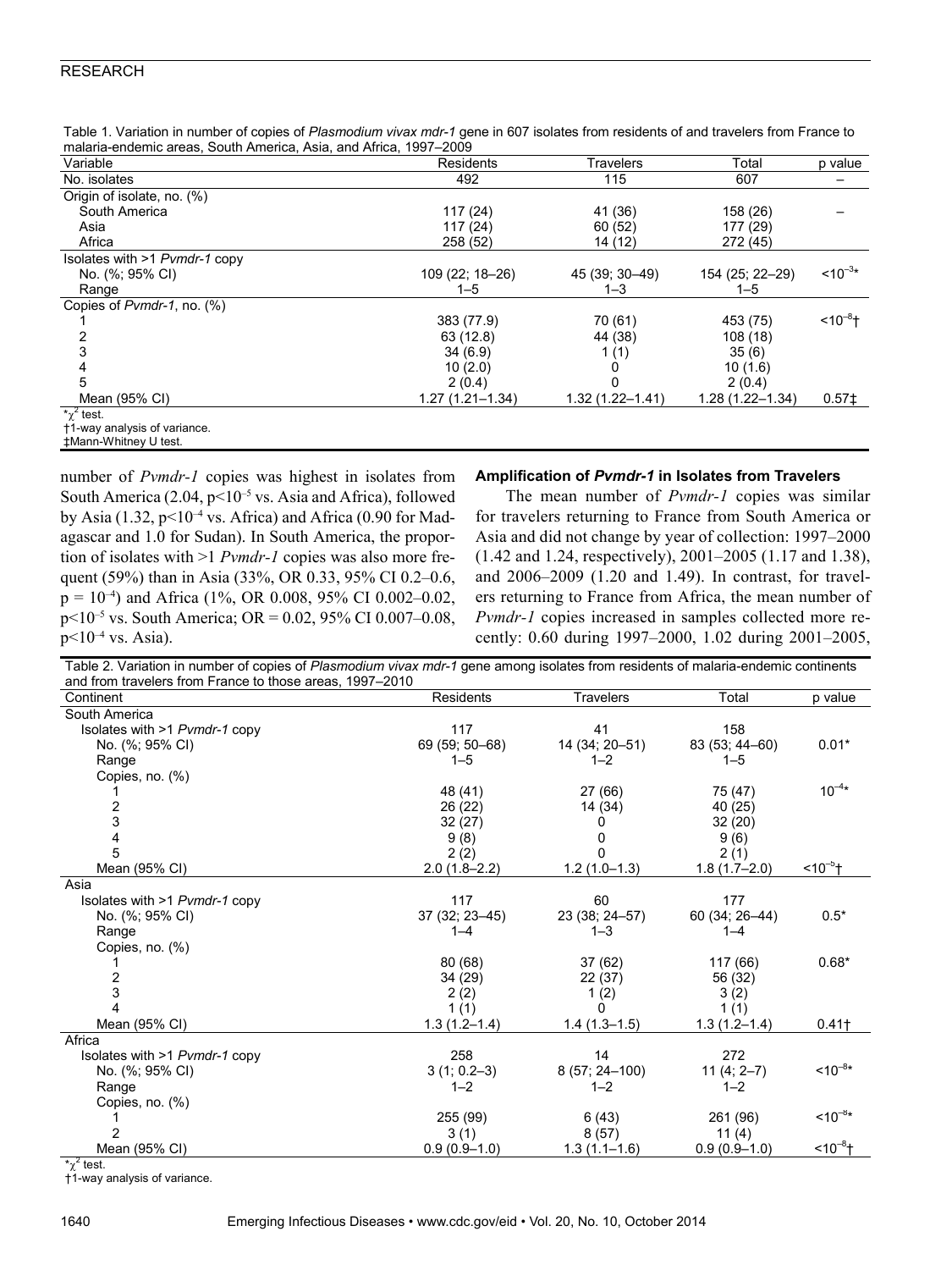| 00an 161 100                  |                                     |                     |                     |                     |                     |             |
|-------------------------------|-------------------------------------|---------------------|---------------------|---------------------|---------------------|-------------|
|                               | Country, years of sample collection |                     |                     |                     |                     |             |
|                               | French Guiana,                      |                     | Madagascar,         |                     |                     |             |
| Variable                      | 2000-2003                           | Cambodia, 2010      | 2006-2007           | Sudan, 2007         | Total               | p value     |
| No. isolates                  | 117                                 | 117                 | 199                 | 59                  | 492                 |             |
| Isolates with >1 Pvmdr-1 copy |                                     |                     |                     |                     |                     |             |
| No. (%; 95% CI)               | 69 (59; 46-75)                      | $37(32; 23-45)$     | $2(1; 0.1 - 3.6)$   | $1(2; 0.4 - 9.5)$   | 109 (22; 18-26)     | $10^{-10*}$ |
| Range                         | $1 - 5$                             |                     | $1 - 2$             | $1 - 2$             | $1 - 5$             |             |
| Copies, no. $(\%)$            |                                     |                     |                     |                     |                     | $10^{-10*}$ |
|                               | 48 (41)                             | 80 (67)             | 198 (99)            | 57 (98)             | 383 (77.9)          |             |
|                               | 26 (22)                             | 34 (30)             | 1 (1)               | 2(2)                | 63 (12.8)           |             |
|                               | 32(27)                              | 2(2)                |                     |                     | 34(6.9)             |             |
|                               | 9(7)                                | 1(1)                |                     |                     | 10(2.0)             |             |
| 5                             | 2(3)                                |                     |                     |                     | 2(0.4)              |             |
| Mean (95% CI)                 | $2.04(1.85 - 2.24)$                 | $1.32(1.22 - 1.43)$ | $0.90(0.84 - 0.91)$ | $1.00(0.94 - 1.05)$ | $1.27(1.21 - 1.34)$ | $10^{-10}$  |
| $\chi^2$ test.                |                                     |                     |                     |                     |                     |             |
| +1-way analysis of variance.  |                                     |                     |                     |                     |                     |             |

Table 3. Variation in number of copies of Plasmodium vivax mdr-1 gene in isolates from residents of selected Asian and African countries

and 1.48 during 2006–2009 (OR 0.15, 95% CI 0.03–0.71,  $p = 0.049$ . The proportion of isolates with  $>1$  copies of *Pvmdr-1* did not differ significantly among continents over time (Table 4).

# **Amplification of** *Pvmdr-1* **and** *Pfmdr-1* **in Isolates from Cambodia and Malagasy**

We compared the distribution profile of the number of *mdr-1* copies of *P. falciparum* and *P. vivax* isolates in 2 different settings. In both Cambodia and Madagascar, the number of *mdr-1* copies did not differ between the 2 species (Figure 2). In Cambodia, where mefloquine has been widely used for >25 years, the mean of number of *mdr-1* copies was 1.34 for *P. falciparum* (n = 88, 95% CI 1.22– 1.47, range 1–3) and 1.34 for *P. vivax* (n = 129, 95% CI 1.24–1.44, range  $1-4$ ,  $p = 0.52$ ). In contrast, in Madagascar where mefloquine has never been recommended and has been barely used, the mean number of *mdr-1* copies was 0.92 for *P. falciparum* (n = 350, 95% CI 0.90–0.94, range 1–2) and 0.90 for *P. vivax* (n = 201, 95% CI 0.87–0.93, range  $1-2$ ,  $p = 0.21$ ).

## **Discussion**

Developed in the 1970s at the US Department of Defense's Walter Reed Army Institute of Research as a synthetic analog of quinine (*25*), mefloquine was introduced

in 1983 in Thailand to replace chloroquine as first-line treatment for falciparum malaria (*26*). Since then, mefloquine alone or in combination with artesunate has been widely used, especially in Southeast Asia (including Cambodia) and South America (including French Guiana), where it was introduced for second-line treatment and for chemoprophylaxis in 1990 (*27*). In contrast, mefloquine has not been used extensively in Africa and has not been introduced in Madagascar. Mefloquine has been available for malaria chemoprophylaxis since 1985 in Europe and since 1990 in the United States and has been used by >35 million travelers from France for this indication (*28*,*29*).

*Pfmdr-1* gene amplification has been described as the major mechanism of *P. falciparum* mefloquine resistance associated with treatment failure or in vitro resistance (*13*–*16*). Previous studies, including ours, confirm that *mdr-1* amplification does occur in *P. vivax (17–22)*. In addition, the epidemiologic data in our current study show that in regions where mefloquine has never been used, such as in Madagascar and Sudan, amplification in *Pvmdr*-1 is rare (1% and 2% of total isolates, respectively), whereas in areas with current or past intense use of mefloquine, such as in French Guiana and Cambodia, *Pvmdr*-1 amplification is frequent and detected in 59% and 33% of isolates, respectively, and with a mean of 2 and 1.3 copies, respectively.

| Table 4. Variation in number of copies of Plasmodium vivax mdr-1 gene among isolates from persons from France who reported |                  |                  |                  |                  |         |  |  |  |
|----------------------------------------------------------------------------------------------------------------------------|------------------|------------------|------------------|------------------|---------|--|--|--|
| having traveled during the previous month to malaria-endemic continents, 1997–2010                                         |                  |                  |                  |                  |         |  |  |  |
| Variable                                                                                                                   | South America    | Asia             | Africa           | Total            | p value |  |  |  |
| No. isolates                                                                                                               | 41               | 60               | 14               | 115              |         |  |  |  |
| Isolates with >1 Pvmdr-1 copy                                                                                              |                  |                  |                  |                  |         |  |  |  |
| No. (%; 95% CI)                                                                                                            | 14 (34; 18–57)   | 23 (38; 24–57)   | $8(57; 24-100)$  | 45 (39; 30-49)   | $0.30*$ |  |  |  |
| Range                                                                                                                      | $1 - 2$          | $1 - 3$          | $1 - 2$          | $1 - 3$          |         |  |  |  |
| Copies, no. $(\%)$                                                                                                         |                  |                  |                  |                  | $0.49*$ |  |  |  |
|                                                                                                                            | 26 (63)          | 37(62)           | 6(43)            | 70 (61)          |         |  |  |  |
|                                                                                                                            | 14 (34)          | 22(37)           | 8(57)            | 44 (38)          |         |  |  |  |
|                                                                                                                            |                  | 1(2)             |                  | 1 (1)            |         |  |  |  |
| Mean (95% CI)                                                                                                              | 1.20 (1.05–1.35) | 1.40 (1.27–1.53) | 1.35 (1.10–1.59) | 1.32 (1.22–1.41) | $0.12+$ |  |  |  |

 $\epsilon$  test. †1-way analysis of variance.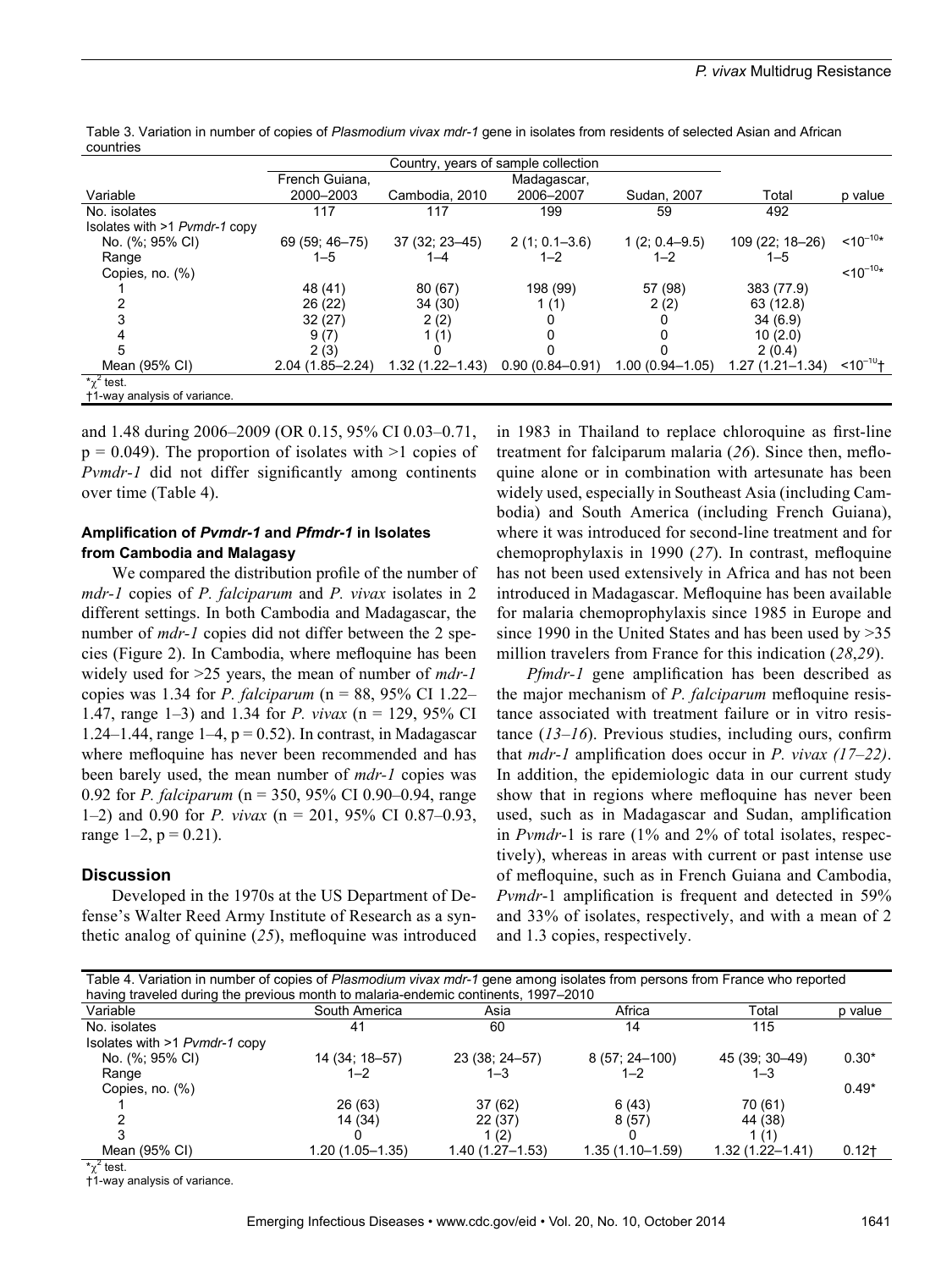



Both the number of copies and prevalence of *Pvmdr*-1 of isolates with multiple *mdr*-1 copies we observed here are much higher than reported in other studies. For instance, Imwong et al. reported *Pvmdr-1* amplification in 6/66, 2/50, and 1/49 isolates from Thailand, Laos, and Myanmar, respectively (*17*); Jovel et al. observed *Pvmdr-1* amplification in 1/37 in Honduras (*20*); and Lin et al. recently reported 39% and only 4% prevalence in *P. vivax* isolates from Thailand and Cambodia, respectively (*18*). A reason for the discrepancy between observations from Lin et al. in Cambodia and our observations could be because their isolates were collected during 2006–2007 and our samples were collected in 2010, indicating an increase in *Pvmdr-1* amplification over 3 years. Another reason is the location of collection. Indeed, drug resistance and drug pressure markedly differ across Cambodia. Lin et al. studied isolates from southern Cambodia (Kampot Province), whereas we studied isolates from areas in which drugs were highly resistant in western (Pailin Province) and southeastern Cambodia (Kratie Province), where multidrug resistance of *P falciparum* is emerging (*30*) and drug pressure (including artesunate–mefloquine combination) has been intense in recent years. To our knowledge, the previous maximum number of *Pvmdr-1* copies detected was 3 (*18*,*19*); in this study. however, we observed up to 5 copies in isolates from South America and 4 copies in isolates from Southeast Asia. This difference is likely to be due to our real-time PCR approach using 6 standards of mixed plasmids, which enabled detection of *P. vivax* isolates with *mdr-1* amplification with up to 6 copies.

This observation also could indicate an ongoing selection of *mdr-1*–amplified parasites. Although, our data need to be confirmed and supported by in vivo data from mefloquine-treated patients or in vitro experiments showing a direct relationship between mefloquine pressure and *P. vivax mdr-1* amplification, our findings advocate for an integrated drug policy whereby all sympatric malaria species are considered regarding treatment efficacy but also drug pressure and selection of resistance.

We were able to assess the number of *Pvmdr-1* copies in isolates collected from travelers returning to France. These data must be analyzed with caution because information about the location of infection might be erroneous, particularly given the fact that relapses from hypnozoites can occur several months after primary infection. We cannot exclude that a patient declaring having returned from Africa was previously infected during a trip to a different location because we did not include this information in the questionnaire administered at recruitment. Nevertheless, we found significant differences between travelers from France and residents from a given geographic origin, especially in isolates from Africa, where most (99%) isolates from residents displayed no amplification, whereas most (57%) isolates from travelers from France had *Pvmdr-1* amplification. We assume this indicates within-host selection by mefloquine prophylaxis, which has been and continues to be widely used among travelers from France who go to malaria-endemic countries. Such pressure does not exist in residents, who usually do not take any prophylaxis.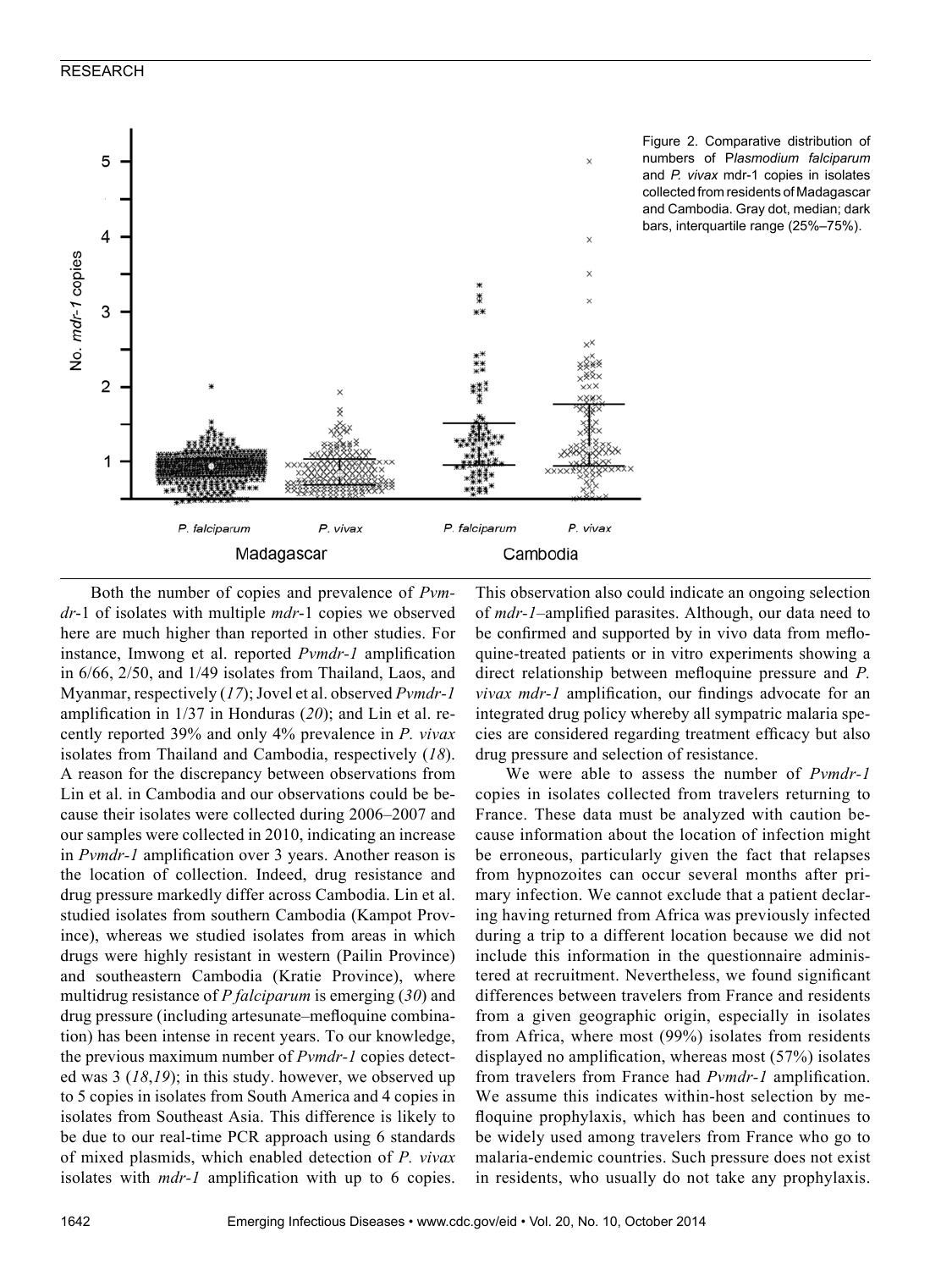These data are of concern because they suggest that selection of *Pvmdr-1* amplification is a more rapid process than previously thought, reminiscent to atovaquone resistance. Although selection in travelers from France returning to nonendemic areas bears no transmission risk, chemoprophylaxis and intermittent preventive treatments in malaria-endemic areas might contribute to the emergence of resistant parasites. This possibility certainly warrants further investigation.

#### **Acknowledgments**

We thank all the patients and healthcare workers involved in this study and the staff of the Ministries of Health of Madagascar and Cambodia for their collaboration.

Sample collections and field laboratory work were supported in Madagascar by the Global Fund project for Madagascar round 3 (Community Action to Roll Back Malaria grant no. MDG-304-G05-M) and a Natixis Banques Grant; in Cambodia by the Global Fund Grant Malaria Programme Round 9 (CAM-S10-G14-M); in French Guiana and from French travelers by the French Ministry of Health (InVS agency, Paris); and in Sudan by a grant from the World Health Organization, Global Malaria Programme (HQ/07/100294). Additional funding was provided by the French Ministry of Foreign Affairs (D.M.), the Fondation Pierre Ledoux–Jeunesse Internationale (C.B.), and the Genomics Platform, Pasteur Génopôle, Pasteur Institute (France).

Ms Khim is a PhD student at the Malaria Molecular Epidemiology Unit in Institut Pasteur in Cambodia. Her research interests include clinical epidemiology and antimalarial drug resistance in vivax malaria and more generally are focused on developing molecular tools for improving the surveillance of resistance to antimalarial drugs in Cambodia.

#### **References**

- 1. Meshnick S, Dobson M. The history of antimalarial drugs. Totowa (NJ): Humana Press; 2001.
- 2. Wongsrichanalai C, Pickard AL, Wernsdorfer WH, Meshnick SR. Epidemiology of drug-resistant malaria. Lancet Infect Dis. 2002;2:209–18. http://dx.doi.org/10.1016/S1473-3099(02)00239-6
- 3. Wernsdorfer WH, Payne D. The dynamics of drug resistance in *Plasmodium falciparum*. Pharmacol Ther. 1991;50:95–121. http://dx.doi.org/10.1016/0163-7258(91)90074-V
- 4. Trape JF. The public health impact of chloroquine resistance in Africa. Am J Trop Med Hyg. 2001;64:12–7.
- 5. Hurwitz ES, Johnson D, Campbell CC. Resistance of *Plasmodium falciparum* malaria to sulfadoxine-pyrimethamine ('Fansidar') in a refugee camp in Thailand. Lancet. 1981;1:1068–70. http://dx.doi. org/10.1016/S0140-6736(81)92239-X
- 6. Mita T, Tanabe K, Kita K. Spread and evolution of *Plasmodium falciparum* drug resistance. Parasitol Int. 2009;58:201–9. http://dx. doi.org/10.1016/j.parint.2009.04.004
- 7. Hawkins VN, Joshi H, Rungsihirunrat K, Na-Bangchang K, Sibley CH. Antifolates can have a role in the treatment of *Plasmodium vivax*. Trends Parasitol. 2007;23:213–22. http://dx.doi. org/10.1016/j.pt.2007.03.002
- 8. Young MD, Burgess RW. Pyrimethamine resistance in *Plasmodium vivax* malaria. Bull World Health Organ. 1959;20:27–36.
- 9. Mayxay M, Pukritrayakamee S, Chotivanich K, Imwong M, Looareesuwan S, White NJ. Identification of cryptic coinfection with *Plasmodium falciparum* in patients presenting with vivax malaria. Am J Trop Med Hyg. 2001;65:588–92.
- 10. Mayxay M, Pukrittayakamee S, Newton PN, White NJ. Mixedspecies malaria infections in humans. Trends Parasitol. 2004;20:233– 40. http://dx.doi.org/10.1016/j.pt.2004.03.006
- 11. Snounou G, White NJ. The co-existence of *Plasmodium*: sidelights from falciparum and vivax malaria in Thailand. Trends Parasitol. 2004;20:333–9. http://dx.doi.org/10.1016/j.pt.2004.05.004
- 12. World Health Organization. World malaria report 2012 [cited 25 Jul 2014]. http://www.who.int/malaria/publications/world\_malaria\_ report\_2012/en/
- 13. Cowman AF, Galatis D, Thompson JK. Selection for mefloquine resistance in *Plasmodium falciparum* is linked to amplification of the *pfmdr1* gene and cross-resistance to halofantrine and quinine. Proc Natl Acad Sci U S A. 1994;91:1143–7. http://dx.doi.org/10.1073/ pnas.91.3.1143
- 14. Peel SA, Bright P, Yount B, Handy J, Baric RS. A strong association between mefloquine and halofantrine resistance and amplification, overexpression, and mutation in the *P-glycoprotein* gene homolog (*pfmdr*) of *Plasmodium falciparum* in vitro. Am J Trop Med Hyg. 1994;51:648–58.
- 15. Price RN, Cassar C, Brockman A, Duraisingh M, van Vugt M, White NJ, et al. The *pfmdr1* gene is associated with a multidrugresistant phenotype in *Plasmodium falciparum* from the western border of Thailand. Antimicrob Agents Chemother. 1999;43:2943–9.
- 16. Price RN, Uhlemann AC, Brockman A, McGready R, Ashley E, Phaipun L, et al. Mefloquine resistance in *Plasmodium falciparum* and increased *pfmdr1* gene copy number. Lancet. 2004;364:438–47. http://dx.doi.org/10.1016/S0140-6736(04)16767-6
- 17. Imwong M, Pukrittayakamee S, Pongtavornpinyo W, Nakeesathit S, Nair S, Newton P, et al. Gene amplification of the *multidrug resistance 1* gene of *Plasmodium viva*x isolates from Thailand, Laos, and Myanmar. Antimicrob Agents Chemother. 2008;52:2657–9. http://dx.doi.org/10.1128/AAC.01459-07
- 18. Lin JT, Patel JC, Kharabora O, Sattabongkot J, Muth S, Ubalee R, et al. *Plasmodium vivax* isolates from Cambodia and Thailand show high genetic complexity and distinct patterns of *P. vivax multidrug resistance gene 1* (*pvmdr1*) polymorphisms. Am J Trop Med Hyg. 2013;88:1116–23. http://dx.doi.org/10.4269/ajtmh.12-0701
- 19. Suwanarusk R, Chavchich M, Russell B, Jaidee A, Chalfein F, Barends M, et al. Amplification of *pvmdr1* associated with multidrug-resistant *Plasmodium vivax*. J Infect Dis. 2008;198:1558–64. http://dx.doi.org/10.1086/592451
- 20. Jovel IT, Mejia RE, Banegas E, Piedade R, Alger J, Fontecha G, et al. Drug resistance associated genetic polymorphisms in *Plasmodium falciparum* and *Plasmodium vivax* collected in Honduras, Central America. Malar J. 2011;10:376. http://dx.doi.org/10.1186/1475-2875-10-376
- 21. Vargas-Rodríguez R del C, da Silva Bastos M, Menezes MJ, Orjuela-Sánchez P, Ferreira MU. Single-nucleotide polymorphism and copy number variation of the *multidrug resistance-1* locus of *Plasmodium vivax*: local and global patterns. Am J Trop Med Hyg. 2012;87:813–21. http://dx.doi.org/10.4269/ajtmh.2012.12-0094
- 22. Mint Lekweiry K, Ould Mohamed Salem Boukhary A, Gaillard T, Wurtz N, Bogreau H, Hafid JE, et al. Molecular surveillance of drug-resistant *Plasmodium vivax* using *pvdhfr*, *pvdhps* and *pvmdr1* markers in Nouakchott, Mauritania. J Antimicrob Chemother. 2012;67:367–74. http://dx.doi.org/10.1093/jac/dkr464
- 23. Rakotonirina H, Barnadas C, Raherijafy R, Andrianantenaina H, Ratsimbasoa A, Randrianasolo L, et al. Accuracy and reliability of malaria diagnostic techniques for guiding febrile outpatient treatment in malaria-endemic countries. Am J Trop Med Hyg. 2008;78:217–21.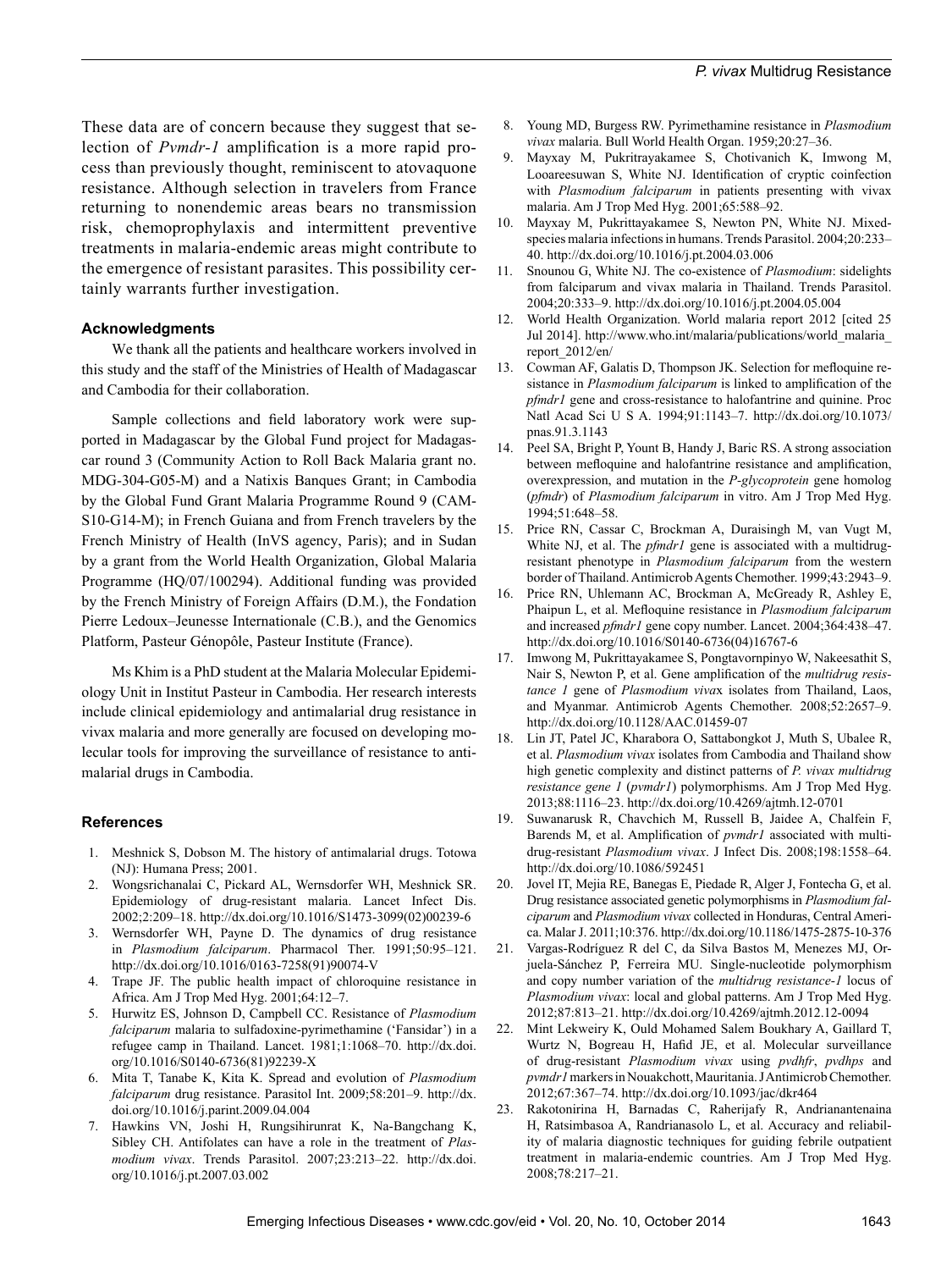- 24. Chou M, Kim S, Khim N, Chy S, Sum S, Dourng D, et al. Performance of "VIKIA Malaria Ag Pf/Pan" (IMACCESSÒ), a new malaria rapid diagnostic test for detection of symptomatic malaria infections. Malar J. 2012;11:295. http://dx.doi.org/10.1186/1475- 2875-11-295
- 25. White NJ. Antimalarial drug resistance: the pace quickens. J Antimicrob Chemother. 1992;30:571–85. http://dx.doi.org/10. 1093/jac/30.5.571
- 26. Wongsrichanalai C, Meshnick SR. Declining artesunate-mefloquine efficacy against falciparum malaria on the Cambodia–Thailand border. Emerg Infect Dis. 2008;14:716–9. http://dx.doi.org/10.3201/ eid1405.071601
- 27. Legrand E, Yrinesi J, Ekala MT, Péneau J, Volney B, Berger F, et al. Discordant temporal evolution of *Pfcrt* and *Pfmdr1* genotypes and *Plasmodium falciparum* in vitro drug susceptibility to 4-aminoquinolines after drug policy change in French Guiana. Antimicrob

Agents Chemother. 2012;56:1382–9. http://dx.doi.org/10.1128/ AAC.05280-11

- 28. Heimgartner E. Practical experience with mefloquine as an antimalarial [in German]. Schweiz Rundsch Med Prax. 1986;75:459–62.
- 29. World Health Organization. International travel and health. Vaccination requirements and health advice. WHO Office of Information 1995 [cited 2014 Jul 30]. http://www.who.int/ith/en/
- 30. Ariey F, Witkowski B, Amaratunga C, Beghain J, Langlois AC, Khim N, et al. A molecular marker of artemisinin-resistant *Plasmodium falciparum* malaria. Nature. 2014;505:50–5. http://dx.doi. org/10.1038/nature12876

Address for correspondence: Didier Ménard, Malaria Molecular Epidemiology Unit, Institut Pasteur in Cambodia, Phnom Penh, Cambodia; email: dmenard@pasteur-kh.org